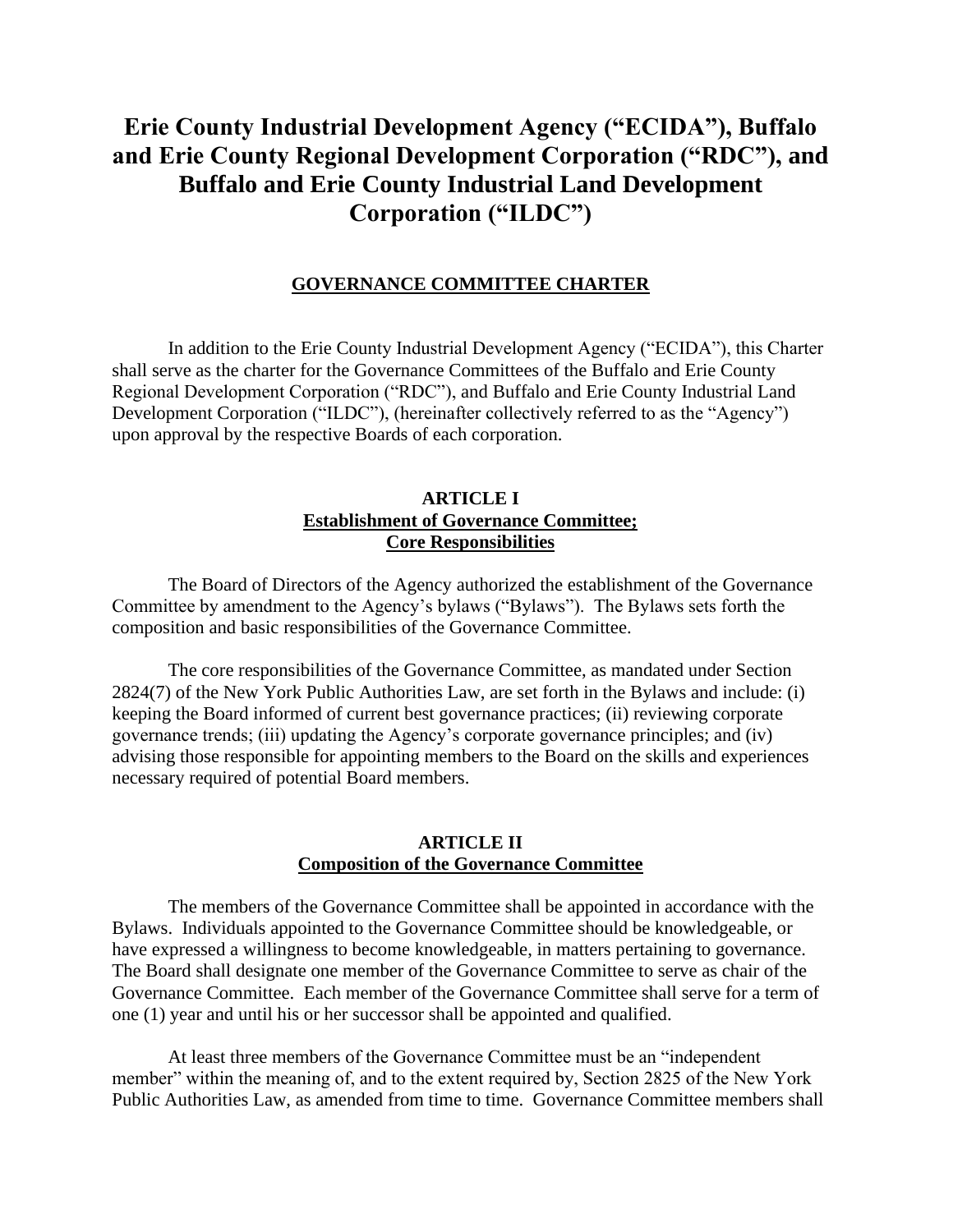be prohibited from being an employee of the Agency or an immediate family member of an employee of the Agency. Members of the Governance Committee shall not engage in any private business transactions with the Agency or receive compensation from any private entity that has material business relationships with the Agency, or be an immediate family member of an individual that engages in private business transactions with the Agency or receives compensation from an entity that has material business relationships with the Agency. In addition, Governance Committee members who are members of the Agency shall comply with the conflict of interest provisions applicable to public officers under Article 18 of the New York General Municipal Law.

#### **ARTICLE III Committee Meetings**

The Governance Committee will meet a minimum of once (1) each calendar year. Additional meetings may be necessary or appropriate to adequately fulfill the obligations and duties outlined in this Charter. All committee members are expected to attend each meeting in person or via videoconference.

Meeting notices and agendas will be prepared for each meeting and provided to Governance Committee members by electronic or regular mail at least five (5) days in advance of the scheduled meeting. A quorum of the Governance Committee shall consist of a majority of the members then serving on the Governance Committee. The affirmative vote of a majority of the members then serving on the Governance Committee shall constitute an act of the Governance Committee. Minutes of all meetings shall be recorded by the Secretary or any Assistant Secretary of the Agency. All meetings shall comply with the requirements of the Open Meetings Law.

#### **ARTICLE IV Committee Duties and Responsibilities**

To accomplish the objectives of good governance and accountability, the Governance Committee has the following responsibilities as set forth below:

A. The Board of Directors has delegated to the Governance Committee the responsibility to review, develop, draft, revise or oversee policies and practices for which the Governance Committee has specific expertise, as follows:

(i) Develop the Agency's governance practices, which should address transparency, independence, accountability, fiduciary responsibilities and management oversight;

(ii) Develop a statement of the competencies and personal attributes required of Board members to assist those authorized to appoint members to the Board in identifying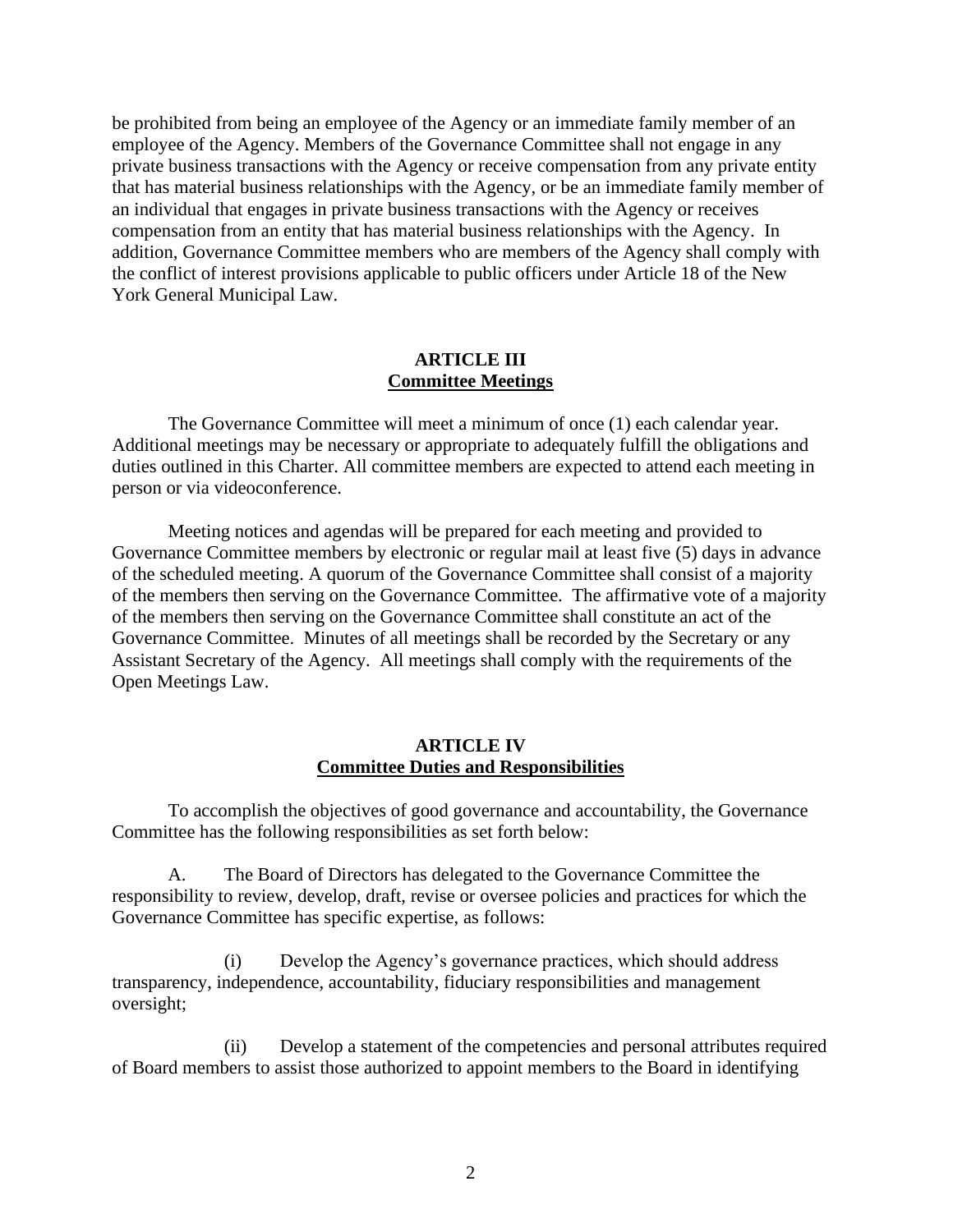qualified individuals (it being acknowledged that membership in the Agency is determined pursuant to Section 891-a of the General Municipal Law);

(iii) Develop and recommend to the Board any revisions to the number and/or structure of Board committees;

(iv) Develop and provide recommendations to the Board regarding Board member education, including new member orientation and regularly scheduled Board member training to be obtained from state-approved trainers as required under Section 2824(2) of the New York Public Authorities Law;

- (v) Examine ethical and conflicts of interest; and
- (vi) Perform full Board self-evaluations.

B. The Governance Committee shall develop, review and recommend to the Board the adoption and/or revisions to the following:

- (i) the Agency's Code of Ethics;
- (ii) written policies regarding conflicts of interest;
- (iii) written policies regarding the protection of whistleblowers from retaliation;
	- (iv) equal opportunity and affirmative action policies;

(v) written policies regarding procurement of goods and services, including policies relating to the disclosure of persons who attempt to influence the Agency's procurement process;

(vi) written policies regarding the disposition of real and personal property and the acquisition of property;

(vii) committee charters, including this Charter; and

(vii) any other policies or documents relating to the governance of the Agency, including rules and procedures for conducting the business of the Agency's Board, including the Agency's Bylaws. The Governance Committee will oversee the implementation and effectiveness of the Bylaws and other governance documents and recommend modifications to the Board as necessary or appropriate.